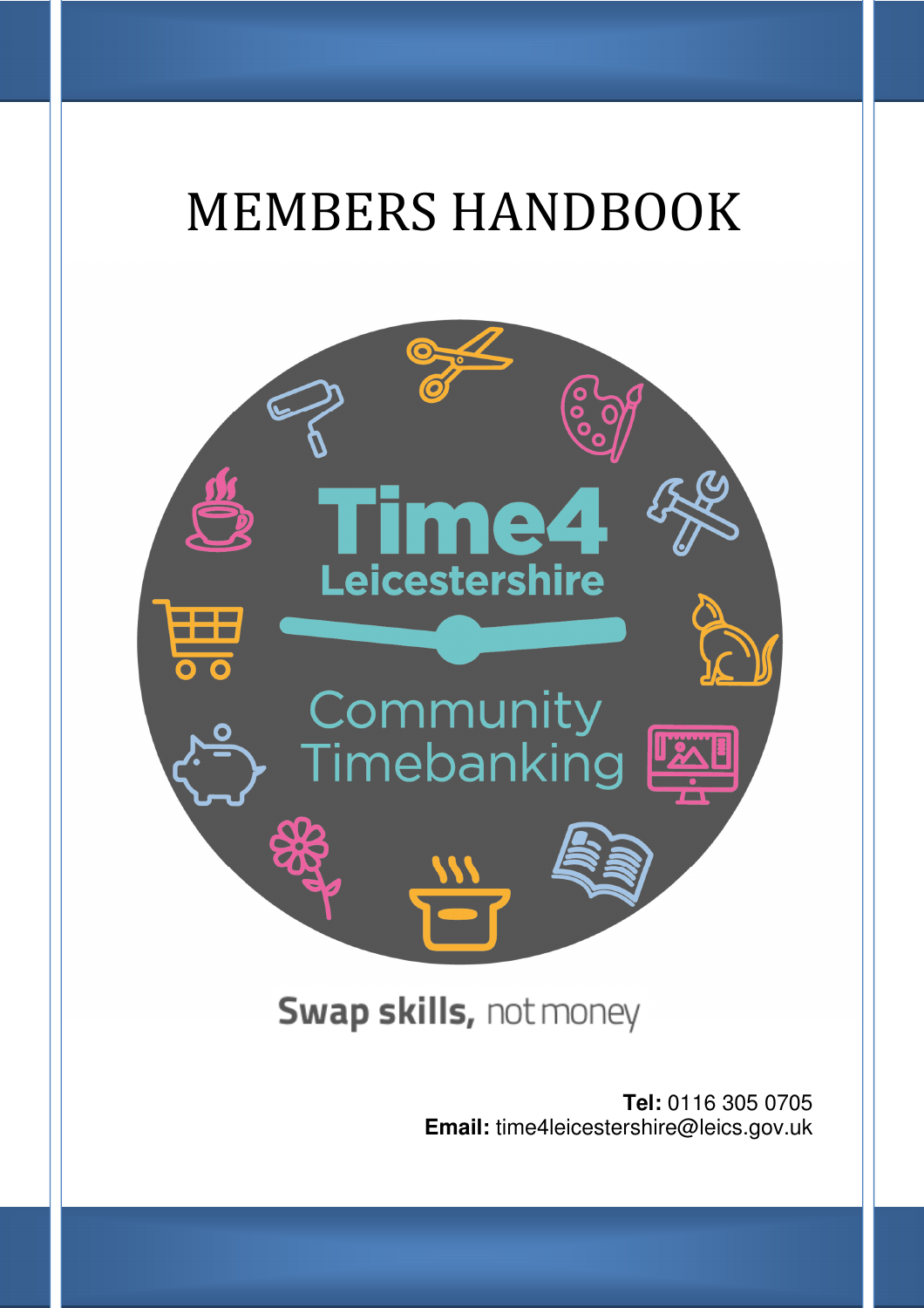# **Time4Leicestershire Community Timebanking Member's Handbook**

## **Background of Timebanking**

Timebanking was a movement that was developed by Edgar Kahn, an American Lawyer, who designed a system capable of capturing and reviving the 'core economy', the aspects of family and community that underpin everything else. The core economy is made up of all the resources embedded in people's everyday lives – time, energy wisdom, experience, knowledge and skills and in the relationships between them, empathy, care, reciprocity, teaching and learning.

Edgar Kahn described Timebanking as such:

"Help a neighbour and then, when you need it, a neighbour – most likely a different one – will help you. The system is based on equality: one hour of help means one time credit, whether the task is grocery shopping or helping someone complete some online forms. Credits are kept in individual user profile accounts online and the system can provide monthly balance statements, recording the flow of good deeds."

Timebanking values all people equally so it doesn't matter who you are, your time is no more valuable or indeed unworthy than anyone else's. One hour of your time is worth exactly the same as an hour of another's time.

Timebanking UK, a national charity, support local Timebanking services like ours and provide a host of useful information and resources which can be found at www.timebanking.org.

#### **Introduction to Time4Leicestershire**

Time4Leicestershire aims to work with individuals, communities and organisations to provide a conduit for skills exchange across Leicestershire. By 'taking' and 'giving' you are contributing to a community that can grow, flourish and learn from each other. When you join Time4Leicestershire, as an incentive to contribute, you will instantly receive 1 time credit so you can start Timebanking straight away.

Timebanking is a valuable tool for growing community resilience and members are asked to encompass the values of the scheme which are:

#### **People are assets**

The real wealth of any society is its people. Every Individual has something of value to contribute to the well-being of their local community, be it their experience, their practical support, their empathy, their contacts, their skills or their time.

#### **Reciprocity**

Giving and receiving are the basic building blocks of positive social relationships and healthy communities.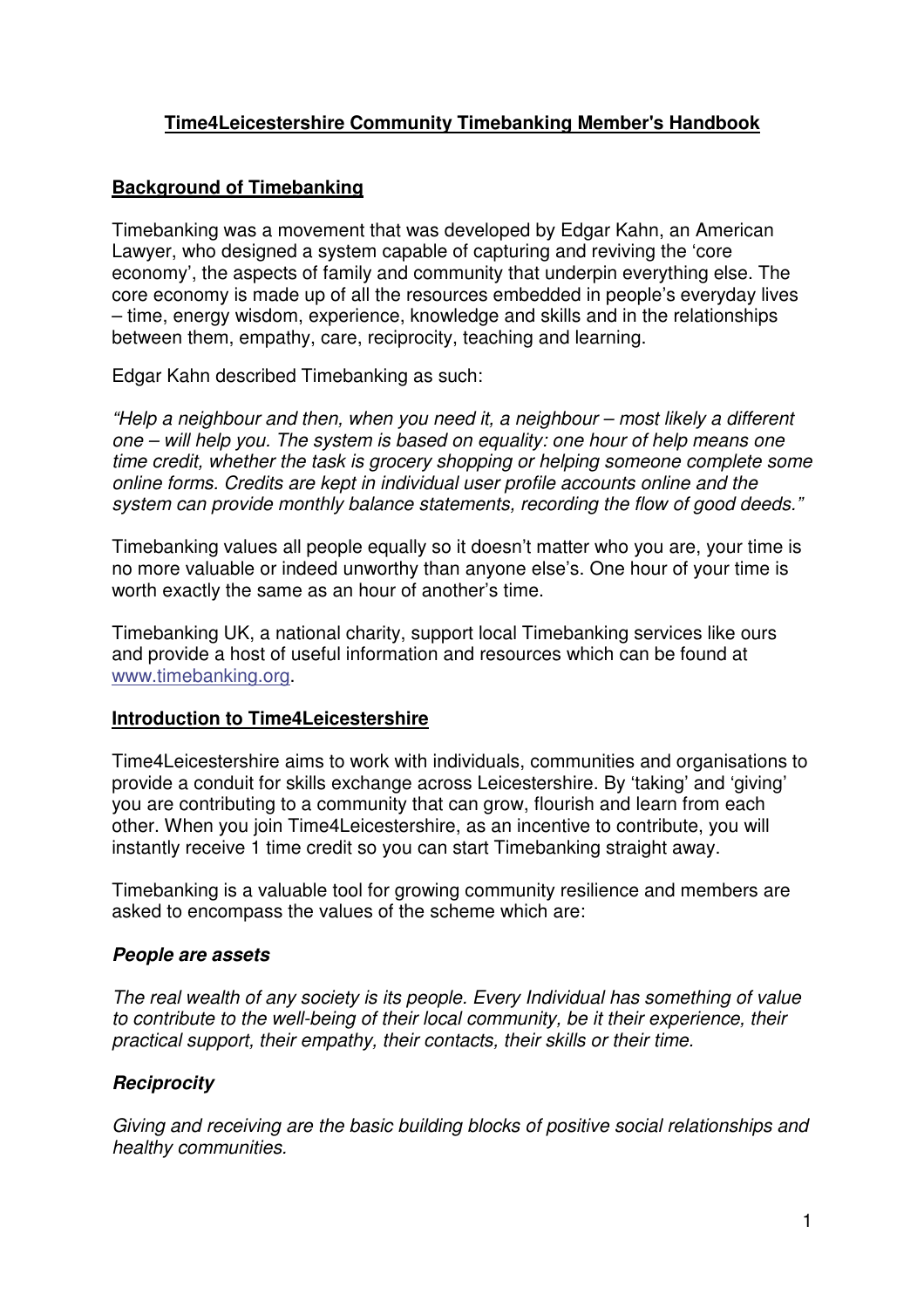#### **Building Social Networks**

Belonging to a mutually supportive and secure social network brings more meaning to our lives and new opportunities to rebuild trust in others and confidence in ourselves.

#### **Strengthening Communities**

Timebanking builds social networks of people who give and receive support from each other, enabling people from different backgrounds, who may not otherwise meet, to come together and form connections and friendships. Generating social capital in this way can be an important determinant of health, wellbeing and resilience, all of which can prevent needs arising.

Through this approach Time4Leicestershire aim to develop and expand Timebanking across Leicestershire to support our communities through co-production bringing about change at community level and between organisations linking people to share their time and skills.

#### **How to join**

You can join Time4Leicestershire by registering for an account at www.time4leicestershire.org.uk. Follow the simple two-step sign up process for registration which will ask that you confirm you are happy with the T&Cs of this service and ensure this service is right for you before you can begin to exchange tasks. If you encounter any difficulties in sign up or exchanges please contact Time4Leicestershire using the details overleaf.

There is help available on our website to assist you in navigating through the online web portal to show you how to create and complete your exchanges as well as how to maintain your online account and general website usage. This can be accessed via www.time4leicestershire.org.uk and via the help pages.

#### **Rights and Responsibilities**

**Please ensure you have read and understood the terms and conditions of Time4Leicestershire before proceeding which is included within a separate document. This includes; rules of conduct, membership rules, health & safety, data protection, insurance and risk.** 

Time4Leicestershire operates on a good faith and trust basis which values all participants and the following rights and responsibilities apply;

#### **Rights of the service giver:**

• On completion of any Timebank task the Individual that completes it will receive a credit for every hour spent delivering the service. One hour = One credit, Two hours  $=$  Two credits etc.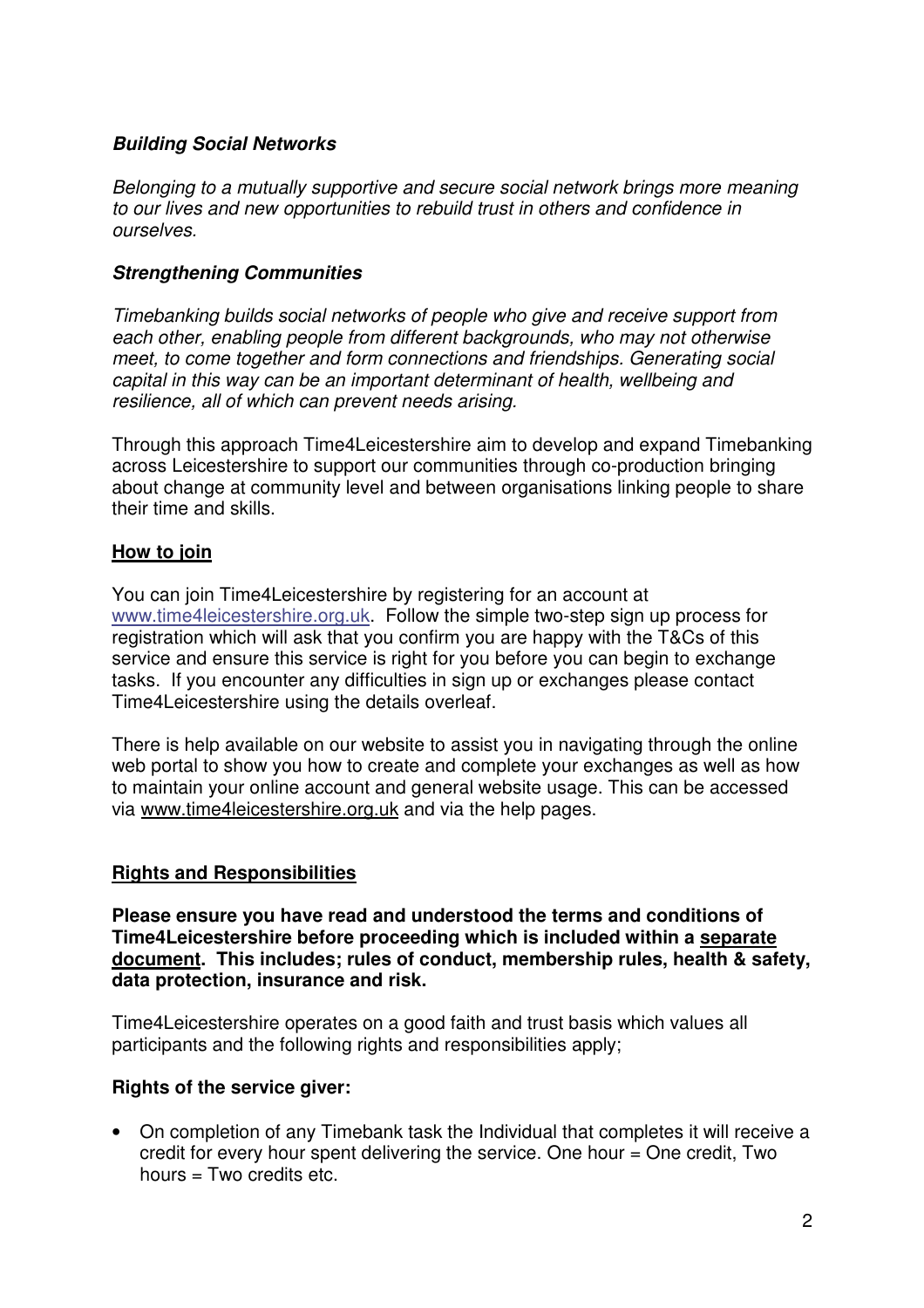- The credits will be logged by the user on the website which they can spend receiving a task or donate to another user/organisation.
- To be treated with respect and to receive recognition for the valuable service provided.

#### **Responsibilities of the service giver:**

- To maintain the service receivers confidentiality.
- To observe health and safety standards.
- To contact Time4Leicestershire if any problems occur.
- To be on time and to keep to the request in hand.

#### **Rights of the service receiver:**

- To be treated fairly and with respect.
- To have the task done with care and to the highest possible standards.
- To receive (when agreed) donations of time from others as a gesture of goodwill.

#### **Responsibilities of the service receiver:**

- To maintain the service givers confidentiality.
- To observe health and safety standards.
- To contact Time4Leicestershire if any problems occur.
- To ensure that the task can occur on time.

#### **Recognition Scheme**

Time4Leicestershire recognise the valuable work undertaken by its members and have a recognition scheme for those who actively engage in skill exchange. Achieve some pre-determined benchmarks to receive written recognition and a bespoke token of acknowledgment for your work within the communities of Leicestershire. We may from time to time want to include member stories within our publications and will contact existing members should they wish to get involved.

#### **Safeguarding**

Any Individual, who is involved in a task through Time4Leicestershire, should ensure that anyone using the service is protected from abuse.

If an individual is aware of an allegation or suspicion of abuse, each individual will ensure any such allegation or suspicion of abuse, of a child or an adult who may be in need of safeguarding, is referred at the earliest opportunity to Time4Leicestershire by email at: time4leicestershire@leics.gov.uk and where appropriate shall also inform the police. Time4Leicestershire shall be responsible for (insofar as it determines it appropriate) referring the matter to the appropriate safeguarding team.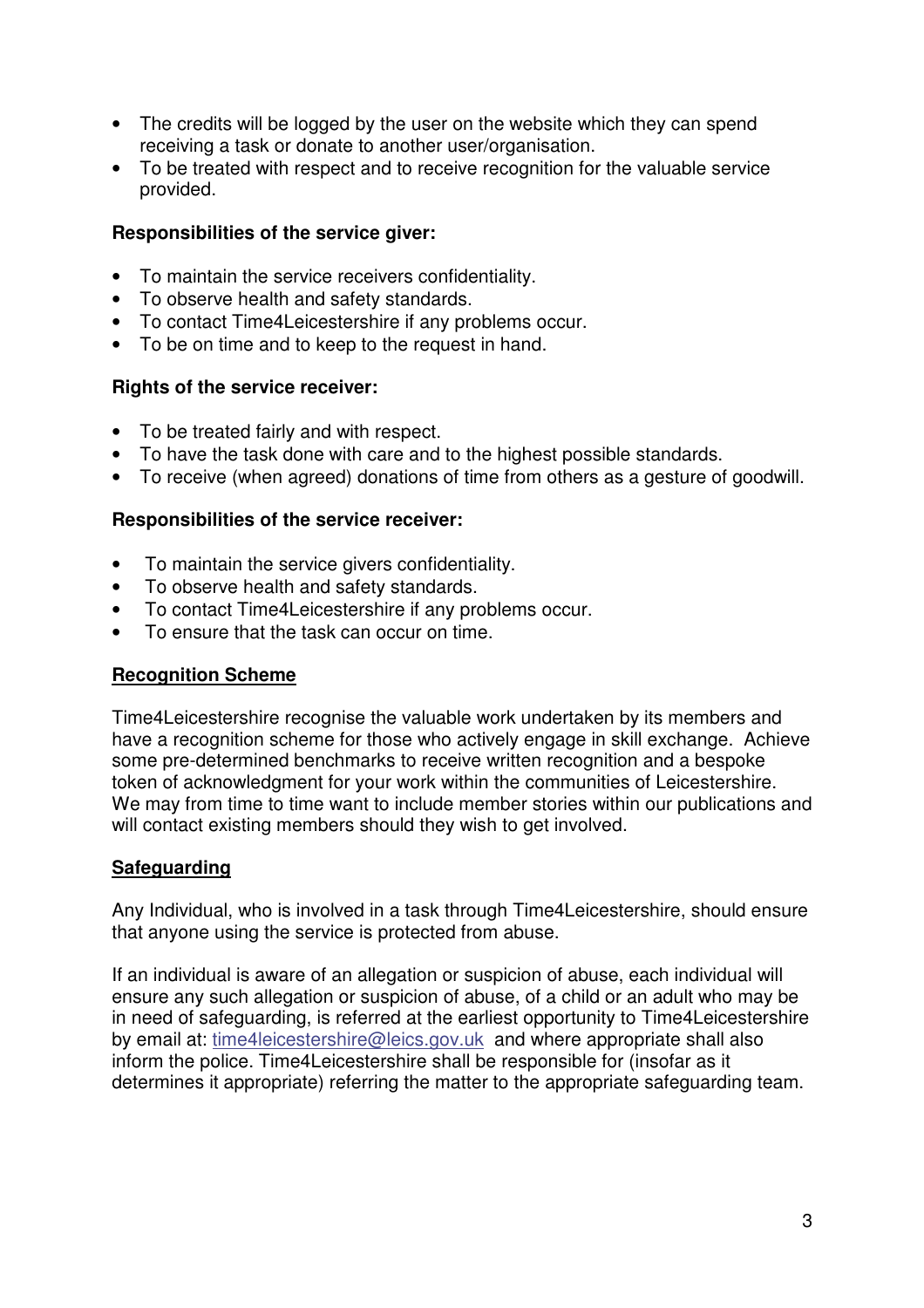### **Complaints & Dispute Resolution**

If you have a dispute regarding a task that has occurred within the Timebank or with the other Individual involved in the task, Time4Leicestershire will do its best to facilitate a meaningful dialogue, which leads to a satisfactory outcome between both Individuals where it can.

It is suggested however that the Individuals involved in the dispute approach each other (whilst keeping Time4Leicestershire informed) to initiate and resolve the issue directly. Please see timescales and guidance below;

- 1) The Individual with the dispute should approach the other Individual and await a response and resolution within 10 Working Days. If you feel you are unable to approach the individual for whatever reason you can contact us on the details below.
- 2) If no response or resolution is received then Time4Leicestershire should be contacted to see how they can assist in resolving the dispute.

Time4Leicestershire will endeavour to overcome any complaint you have about the service and to learn lessons from any feedback. To this end if you are unhappy about any aspect of Time4Leicestershire, please contact us on 01163050705 or via email at time4leicestershire@leics.gov.uk

If you have a complaint about Time4Leicestershire and you don't feel that you can approach Time4Leicestershire directly, Leicestershire County Council have their own corporate complaints procedure. You can telephone 0116 3055875 or write to:

Corporate Complaints Manager Corporate Resources Department County Hall **Glenfield Leicester** LE3 8RL

#### **Cessation of Membership**

You can cease to be a member of the scheme at any time by giving written or verbal notice to Time4Leicestershire. A member will automatically and with immediate effect cease to be a member of the scheme in the event the scheme expires or ceases to operate or continue for any reason whatsoever.

Time4Leicestershire may terminate a member's membership with immediate effect in the event the member fails to comply with the terms of the service in the handbook or documented Terms & Conditions. Notification of this would be made in writing to the member.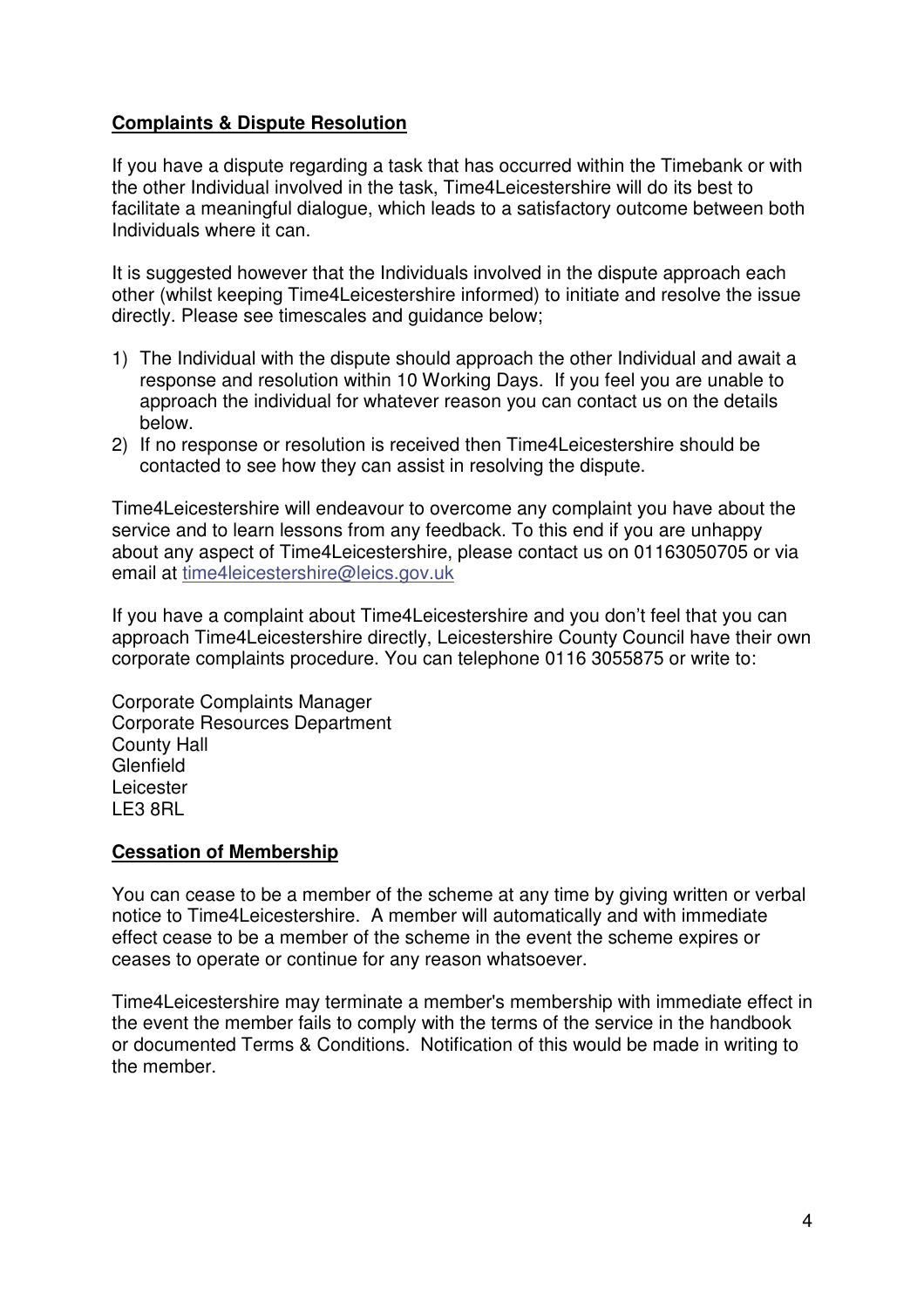# **Feedback**

As Time4Leicestershire is a new service it is important to learn as much as possible about its use and benefits. To this end we may contact Individuals who have been involved in tasks for feedback to assist with evaluation. We will only use or publish information you have given us with your consent and our full **data and information sharing policy** can be found online at www.time4leicestershire.org.uk

# **Frequently Asked Questions "FAQ's"**

#### **How do I get my first credit?**

All new members will be given 1 credit (worth 1 hour) when they join Time4Leicestershire so you can start Timebanking straight away. You can earn more credits by giving your time to others.

#### **Is it ok that time credits don't get spent?**

Yes no problem, but the point of Time4Leicestershire is that they do get spent in some way eventually. By spending your credits you are contributing to the community and ensuring that the reciprocal cycle continues. You are actually contributing again by spending your credits so whenever possible try to spend or donate them as it makes a great difference.

#### **Can I give my time credits away?**

Yes. You can donate your credits to another individual or organisation if you would like to and this can be done via the website and there is help available for this.

#### **Is there a cost?**

No. But if the task does require materials the cost should normally be borne by the organisation/individual receiving the service. However if other alternatives are arranged between the parties involved then this should be mutually agreed before proceeding.

# **What if I am not a computer user?**

We have tried to make Time4Leicestershire as accessible as possible but our digital system does require member log in to ensure only approved tasks are undertaken and acceptance of all T&Cs. Someone can sign up on your behalf to support you, should you not be a computer user or you can join as part of an organisation allowing them to log the transactions and credits. Alternatively, we can signpost you to your local Leicestershire County Council Adult Learning service where you can gain the digital skills necessary to make use of the site. We are happy to talk through these options with you, please contact us.

#### **What type of tasks can occur?**

The type of tasks that can occur within Time4Leicestershire are varied and largely come down to what an individual can offer. All tasks however need to fall within the remit of what is covered in terms and conditions so please read these prior to undertaking any tasks.